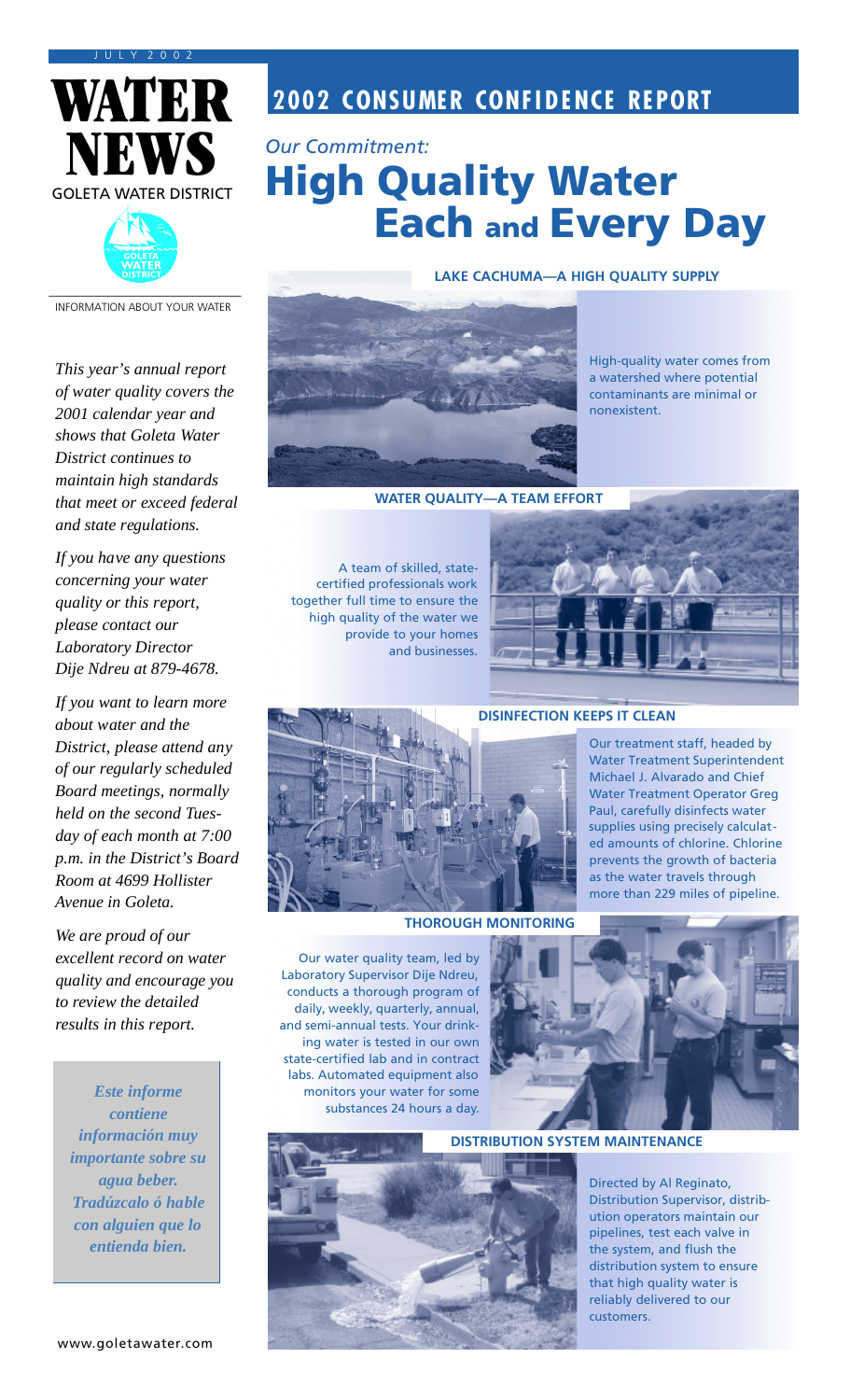## *Tough Quality Standards:*

# Passes Our Water the Test



In order to ensure that tap water is safe to drink, the U.S. Environmental Protection Agency (EPA) and the California Department of Health Services (DHS) prescribe regulations that limit the amount of certain contaminants in water provided by public water systems. Food and Drug Administration (FDA) regulations establish limits for contaminants in bottled water that must provide the same protection for public health.

#### **EPA Hotline**

Drinking water, including bottled water, may reasonably be expected to contain at least small amounts of some contaminants. The presence of contaminants does not necessarily indicate that water poses a health risk. More information about contaminants and potential health effects can be obtained by calling the EPA's Safe Drinking Water Hotline (1-800-426-4791) or by visiting the EPA website at http://www.epa.gov/safewater/.

#### **Sources of Potential Contaminants**

The sources of drinking water (both tap water and bottled water) include rivers, lakes, streams, ponds, reservoirs, springs, and wells. As water travels over the surface of the land or through the ground, it dissolves naturally-occurring minerals and, in some cases, radioactive material, and can pick up substances resulting from the presence of animals or from human activity. Contaminants that may be present in source water include:

- · Microbial contaminants, such as viruses and bacteria, that may come from sewage treatment plants, septic systems, agricultural livestock operations, and wildlife.
- · Inorganic contaminants, such as salts and metals, that can be naturally-occurring or result from urban stormwater runoff, industrial or domestic wastewater discharges, oil and gas production, mining, or farming.
- · Pesticides and herbicides, which may come from a

#### **DEFINITIONS USED IN THE CHART:**

**Maximum Contaminant Level (MCL):** The highest level of a contaminant that is allowed in drinking water. Primary MCLs are set as close to the PHGs (or MCLGs) as is economically and technologically feasible. Secondary MCLs are set to protect the odor, taste, and appearance of drinking water.

**Maximum Contaminant Level Goal (MCLG):** The level of a contaminant in drinking water below which there is no known or expected risk to health. MCLGs are set by the U.S. Environmental Protection Agency. **Public Health Goal (PHG):** The level of a contaminant in drinking water below which there is no known or expected risk to health. PHGs are set by the

#### **FOOTNOTES:**

**1** In July 2001 a sample taken at University well had a detection of 1.3 ppb dichloromethane. University well was not in use at this time. An initial retest showed a level of 0.9 ppb dichloromethane. A second retest was non-detect for dichloromethane. We are continuing to monitor University well for this contaminant.

**2** Coliform bacteria are indicator organisms that are found everywhere in nature and are not generally considered harmful. They are used because of their ease in monitoring and analysis. If a positive sample is found, it indicates a potential problem that needs to be investigated and follow up sampling done. In the month of December 2001, we collected 104 samples from our distribution system for coliform analysis. Of these samples, one was positive for coliform bacteria. Follow-up samples were all found to be negative for coliform bacteria.

**3** Turbidity is a measure of the cloudiness of the water. We monitor it because it is a good indicator of the effectiveness of our filtration system.

**4** Turbidity of the filtered water must: 1) Be less than or equal to 0.5 NTU in 95% of measurements in a

CA Environmental Protection Agency.

**Primary Drinking Water Standard or PDWS:** MCLs for contaminants that affect health along with their monitoring and reporting requirements, and water treatment requirements.

**Treatment Technique (TT):** A required process intended to reduce the level of a contaminant in drinking water.

**Regulatory Action Level (AL):** The concentration of a contaminant which, if exceeded, triggers treatment or other requirements which a water system must follow.

**Variances and Exemptions:** State or EPA permission not to meet an MCL or a treatment technique under certain conditions.

**NA:** Not applicable.

duction and mining activities.

variety of sources such as agriculture, urban stormwater runoff, and residential uses.

· Organic chemical contaminants, including synthetic and volatile organic chemicals, that are byproducts of industrial processes and petroleum production, and can also come from gas stations, urban stormwater runoff, and septic systems. Radioactive contaminants, which can be naturally-occurring or be the result of oil and gas pro-

**ND:** Not detected at testing limit.

**ppb:** Parts per billion or micrograms per liter.

**ppm:** Parts per million or milligrams per liter. **pCi/l:** Picocuries per liter (measures radiation).

µ**mhos/cm:** Micromhos per centimeter (an indicator of dissolved minerals in the water).

**NTU:** Nephelometric turbidity units (a measure of clarity).

month; 2) Not exceed 1.0 NTU for more than eight consecutive hours; 3) Not exceed 5.0 NTU at any time.

**5** Unregulated contaminant monitoring helps EPA and the California Department of Health Services to determine where certain contaminants occur and whether the contaminants need to be regulated.

**6** HAA5 is now regulated under the Disinfectants and Disinfection Byproducts Rule starting with samples taken in 2002. The new MCL is 60 ppb.

**7** Radon is a radioactive gas that you can't see, taste, or smell. It is found throughout the U.S. Radon can move up through the ground and into a home through cracks and holes in the foundation. Radon can build up to high levels in all types of homes. Radon can also get into indoor air when released from tap water from showering, washing dishes, and other household activities. Compared to radon entering the home through soil, radon entering the home through tap water will in most cases be a small source of radon in indoor air. Radon is a known human carcinogen. Breathing air containing radon can lead to

lung cancer. Drinking water containing radon may also cause increased risk of stomach cancer. If you are concerned about radon in your home, test the air in your home. Testing is inexpensive and easy. Fix your home if the level of radon in your air is 4 picocuries per liter of air (pCi/L) or higher. There are simple ways to fix a radon problem that aren't too costly. For additional information, call your State radon program or call EPA's Radon Hotline (800-SOS-RADON).

*Note: The State allows use to monitor for some contaminants less than once per year because the concentrations of these contaminants do not change frequently. Some of our data, though representative, are more than one year old. All of the data presented in the tables are from samples taken in 2001, except for the following. The surface water gross alpha and uranium data were obtained in 1999. The surface water phosphate and radon data are from 2000. The groundwater gross alpha data were obtained in 1996, 1998 and 1999. The groundwater uranium and phosphate data are from 1999. The groundwater HAA5 data are from samples taken in 1999 and 2000.*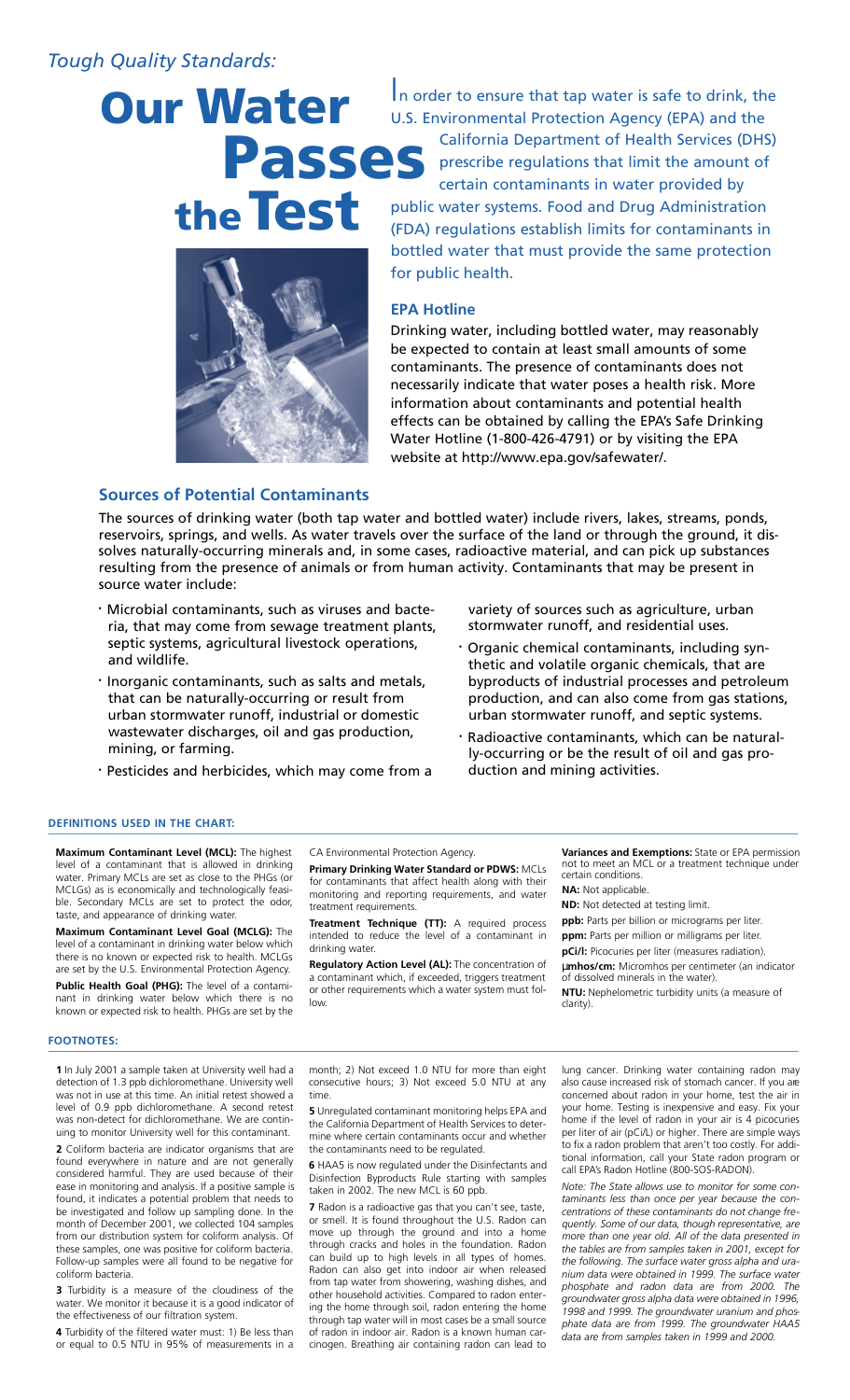### **Results of 2001 Drinking Water Quality Tests**

These tables list drinking water contaminants and other substances detected during 2001. The District also tested for many additional substances that were not detected, and therefore are not listed in the report. The presence of contaminants in the water does not necessarily indicate that the water poses a health risk. The test results show that the District met all water quality standards.

| <b>Regulated Contaminants With Primary MCLs</b>                   |                 |                                                                                                                                                |                                      |                               |                                             |                                    |                                                                                                                                                                                                                  |
|-------------------------------------------------------------------|-----------------|------------------------------------------------------------------------------------------------------------------------------------------------|--------------------------------------|-------------------------------|---------------------------------------------|------------------------------------|------------------------------------------------------------------------------------------------------------------------------------------------------------------------------------------------------------------|
| <b>Inorganic</b>                                                  | MQ.             | <b>PHG</b><br>(MCLG)                                                                                                                           | <b>Surface Water</b><br>Average      | <b>Surface Water</b><br>Range | <b>Groundwater</b><br>Average               | <b>Groundwater</b><br><b>Range</b> | <b>Typical Source of Contaminant</b>                                                                                                                                                                             |
| Aluminum (ppm)                                                    | 1               | <b>NA</b>                                                                                                                                      | 0.088                                | ND-0.130                      | 0.097                                       | ND-0.290                           | Erosion of natural deposits; residue from some surface<br>water treatment processes                                                                                                                              |
| Fluoride (ppm)                                                    | $\mathbf 2$     | 1                                                                                                                                              | 0.46                                 | $0.40 - 0.56$                 | 0.33                                        | $0.28 - 0.37$                      | Erosion of natural deposits                                                                                                                                                                                      |
| Nitrate (ppm)                                                     | 45              | 45                                                                                                                                             | ND                                   |                               | 5.5                                         | $ND-17.1$                          | Runoff and leaching from fertilizer use; leaching from<br>septic tanks and sewage; erosion of natural deposits                                                                                                   |
| <b>Organic</b>                                                    |                 |                                                                                                                                                |                                      |                               |                                             |                                    |                                                                                                                                                                                                                  |
| <b>Dichloromethane</b>                                            | 5               | 4                                                                                                                                              | ND                                   |                               | <b>ND</b>                                   | $ND-1.3$ <sup>1</sup>              | <b>Industrial solvents</b>                                                                                                                                                                                       |
| <b>TTHMs (Total Trihalomethanes) (ppb)</b><br><b>Radiological</b> | 100             | NA                                                                                                                                             | 56.3                                 | 36.8-75.3                     | 36.3                                        | ND-106.1                           | By-product of drinking water chlorination                                                                                                                                                                        |
| Gross Alpha particle activity (pCi/l)                             | 15              | NA                                                                                                                                             | 2.2                                  | $ND-5.2$                      | 2.4                                         | <b>ND-4.7</b>                      | Erosion of natural deposits                                                                                                                                                                                      |
| Uranium (pCi/l)                                                   | 20              | 0.5                                                                                                                                            | 2.5                                  |                               | 2.4                                         | $2.1 - 2.7$                        | Erosion of natural deposits                                                                                                                                                                                      |
| <b>Lead and Copper Rul</b><br>$\mathbf{e}$                        | MQ.             | <b>PHG</b>                                                                                                                                     | 90th Percentile                      | # of Sample                   | # of Sites Exceeding<br><b>Action Level</b> |                                    | <b>Typical Source of Contaminant</b>                                                                                                                                                                             |
| Copper (ppm)                                                      | $AL=1.3$        | (MCLG)<br>0.17                                                                                                                                 | Value<br>0.33                        | <b>Sites</b><br>30            | 0                                           |                                    | Internal corrosion of household plumbing systems                                                                                                                                                                 |
| Lead (ppb)                                                        | $AL=15$         | 2                                                                                                                                              | ND (< 5)                             | 30                            | 0                                           |                                    | Internal corrosion of household plumbing systems                                                                                                                                                                 |
| Microbiological                                                   | MQ.             | <b>PHG</b>                                                                                                                                     | <b>Highest Single Measurement</b>    |                               | <b>Lowest Percentage of</b>                 |                                    | <b>Typical Source of Contaminant</b>                                                                                                                                                                             |
| Total Coliform Bacteria (% of                                     |                 | (MCG)<br>0                                                                                                                                     | 1 <sup>2</sup>                       |                               | <b>Samples Meeting TT</b><br><b>NA</b>      |                                    | Naturally present in the environment                                                                                                                                                                             |
| positive samples/month)<br>Turbidity <sup>3</sup> (NTU)           | 5<br>$\Pi^4$    | <b>NA</b>                                                                                                                                      | 0.208                                |                               | 100%                                        |                                    | Soil runoff                                                                                                                                                                                                      |
|                                                                   |                 |                                                                                                                                                |                                      |                               | 5                                           |                                    |                                                                                                                                                                                                                  |
| <b>Constituent</b>                                                |                 | Unr egulated Contaminants with Required Monitoring<br><b>Surface Water</b><br><b>Surface Water</b><br><b>Groundwater</b><br><b>Groundwater</b> |                                      |                               |                                             |                                    |                                                                                                                                                                                                                  |
| Boron (ppb)                                                       |                 | Average<br>295                                                                                                                                 | <b>Range</b><br>260-330              | Average<br>202                | <b>Range</b><br><b>ND-320</b>               |                                    |                                                                                                                                                                                                                  |
| Chromium VI(ppb)                                                  |                 | ND                                                                                                                                             |                                      | ND                            | $ND-2$                                      |                                    |                                                                                                                                                                                                                  |
| Vanadium (ppb)                                                    |                 | ND                                                                                                                                             |                                      | <b>ND</b>                     | <b>ND-4.8</b>                               |                                    |                                                                                                                                                                                                                  |
| <b>Regulated Contaminants With Secondary MCLs</b>                 |                 |                                                                                                                                                |                                      |                               |                                             |                                    |                                                                                                                                                                                                                  |
| <b>Constituent</b>                                                | <b>Secondar</b> | <b>Surface Water</b>                                                                                                                           | <b>Surface Water</b>                 | Groundwater                   | <b>Groundwater</b>                          |                                    | <b>Typical Source of Contaminant</b>                                                                                                                                                                             |
| Chloride (ppm)                                                    | MCL.<br>500     | Average<br>15                                                                                                                                  | <b>Range</b>                         | Average<br>103                | <b>Range</b><br>$16 - 276$                  |                                    | Runoff/leaching from natural deposits;                                                                                                                                                                           |
| Color (units)                                                     | 15              | ND                                                                                                                                             | <b>ND-20</b>                         | 5                             | <b>ND-10</b>                                |                                    | seawater influence<br>Naturally-occurring organic materials                                                                                                                                                      |
| Iron (ppb)                                                        | 300             | ND                                                                                                                                             |                                      | 218                           | <b>ND-910</b>                               |                                    | Leaching from natural deposits                                                                                                                                                                                   |
| Manganese (ppb)                                                   | 50              | ND                                                                                                                                             |                                      | 27                            | <b>ND-87</b>                                |                                    | Leaching from natural deposits                                                                                                                                                                                   |
| Odor-Threshold (units)                                            | 3               | $\mathbf{I}$                                                                                                                                   | $ND-4$                               | $\mathbf{2}$                  | $1-4$                                       |                                    | Naturally-occurring organic materials                                                                                                                                                                            |
| Specific Conductance (µmhos/cm)                                   | 1600            | 832                                                                                                                                            | 743-1199                             | 934                           | 680-1370                                    |                                    | Substances that form ions when in water                                                                                                                                                                          |
| Sulfate (ppm)                                                     | 500             | 240                                                                                                                                            |                                      | 217                           | 135-265                                     |                                    | Runoff/leaching from natural deposits                                                                                                                                                                            |
| <b>Total Dissolved Solids (ppm)</b>                               | 1000            | 544                                                                                                                                            | 508-580                              | 713                           | 580-940                                     |                                    | Runoff/leaching from natural deposits                                                                                                                                                                            |
| Turbidity (NTU)                                                   | 5               | 0.164                                                                                                                                          | 0.052-3.07                           | 2.4                           | $0.2 - 6.7$                                 |                                    | Soil runoff                                                                                                                                                                                                      |
| <b>Other Constituents</b>                                         |                 |                                                                                                                                                |                                      |                               |                                             |                                    |                                                                                                                                                                                                                  |
| <b>Constituent</b>                                                |                 | <b>Surface Water</b><br>Average                                                                                                                | <b>Surface Water</b><br><b>Range</b> | <b>Groundwater</b><br>Average | <b>Groundwater</b>                          | <b>Range</b>                       | Variance: Goleta Water District                                                                                                                                                                                  |
| Alkalinity (ppm as $CaCO3$ )                                      |                 | 157                                                                                                                                            | 123-190                              | 166                           | 153-179                                     |                                    | (GWD) serves unfiltered Lake<br>Cachuma water to about 33<br>connections on the Goleta West                                                                                                                      |
| Bicarbonate (ppm)                                                 |                 | 194                                                                                                                                            |                                      | 202                           | 186-218                                     |                                    |                                                                                                                                                                                                                  |
| Calcium (ppm)                                                     |                 | 73                                                                                                                                             |                                      | 105                           | 79-150                                      |                                    | Conduit. The water receives chlori-                                                                                                                                                                              |
| Chlorine Residual (ppm)                                           |                 | 0.91                                                                                                                                           | $0.20 - 1.91$                        | NA                            | NA<br>ND-23.0<br>358-502<br>$31 - 41$       |                                    | nation treatment but does not<br>comply with the Surface Water<br>Treatment Rule (SWTR). The State<br>Department of Health allows GWD<br>to provide bottled water to these<br>customers for drinking and cooking |
| HAA5 <sup>6</sup> (sum of five haloacetic acids) (ppb)            |                 | 21.2                                                                                                                                           | $4.7 - 40.8$                         | 12.9                          |                                             |                                    |                                                                                                                                                                                                                  |
| Hardness (ppm as $CaCO3$ )                                        |                 | 333                                                                                                                                            | 264-404                              | 414                           |                                             |                                    |                                                                                                                                                                                                                  |
| Magnesium (ppm)                                                   |                 | 38                                                                                                                                             |                                      | 37                            |                                             |                                    |                                                                                                                                                                                                                  |
| pH (units)                                                        |                 | 7.70                                                                                                                                           | 7.23-8.12                            | 7.6                           | $7.2 - 7.9$                                 |                                    | as a permanent solution. GWD noti-                                                                                                                                                                               |
| Phosphate (ppm)                                                   |                 | ND                                                                                                                                             |                                      | 0.22                          | $0.21 - 0.23$                               |                                    | fies these consumers quarterly that<br>the water delivered is not in com-<br>pliance with the SWTR and should<br>not be used for domestic purposes.                                                              |
| Potassium (ppm)                                                   |                 | 2.2                                                                                                                                            |                                      | 2.2                           | $1.3 - 2.7$                                 |                                    |                                                                                                                                                                                                                  |
| Radon <sup>7</sup>                                                |                 | <b>ND</b>                                                                                                                                      |                                      | 572                           | 230-790                                     |                                    |                                                                                                                                                                                                                  |
| Silica (ppm)                                                      |                 | 14                                                                                                                                             | $21 - 15$                            | 22                            |                                             | $16-32$                            |                                                                                                                                                                                                                  |
| Sodium (ppm)                                                      |                 | 45                                                                                                                                             |                                      | 58                            |                                             | 46-81                              |                                                                                                                                                                                                                  |